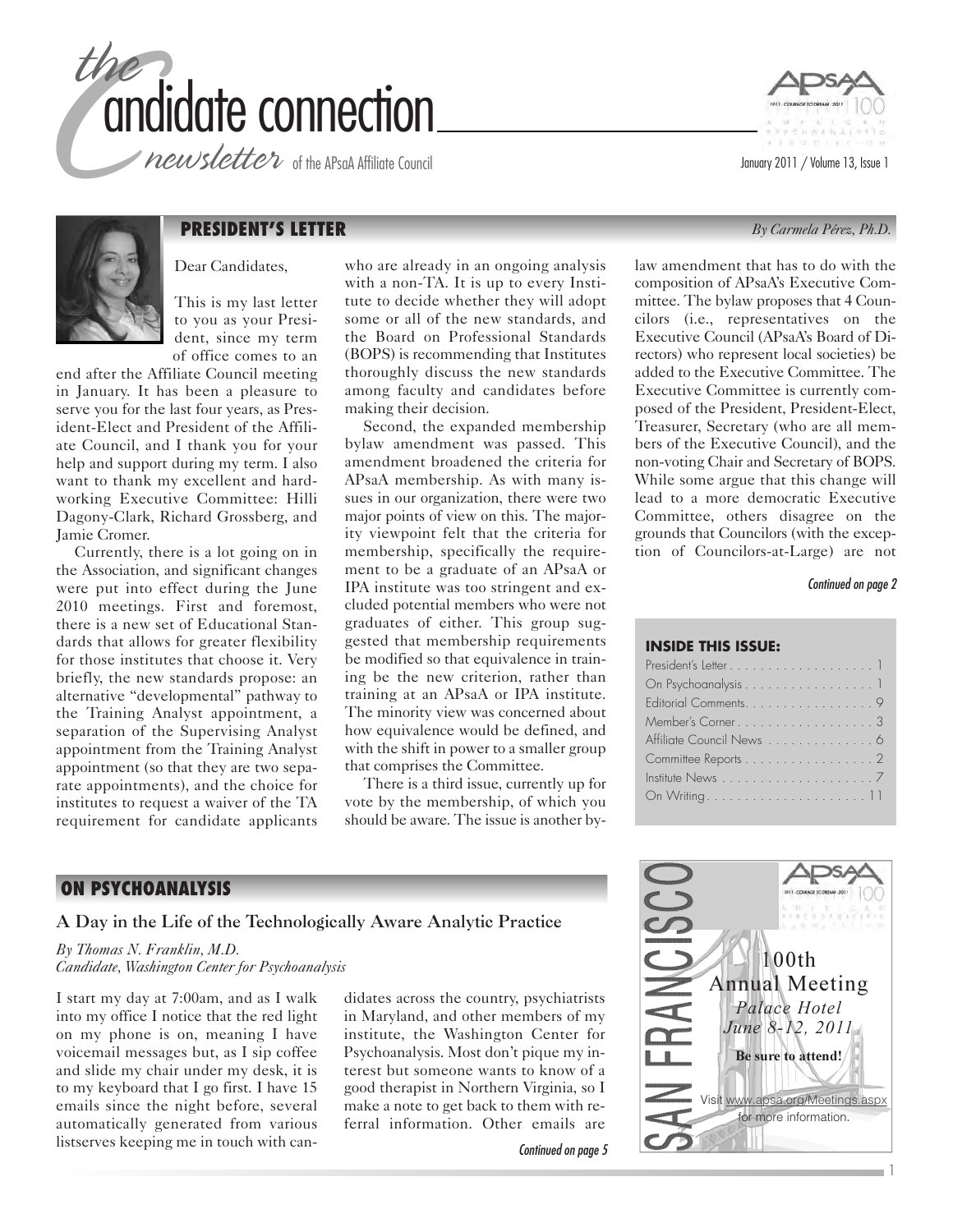# **COMMITTEE REPORTS**

#### **Committee on Racial and Ethnic Diversity**

*By Mari Umpierre, Ph.D., LCSW*

*Candidate, The Psychoanalytic Institute affiliated with the NYU School of Medicine Chair, Committee on Racial and Ethnic Diversity*

Since our last update, the committee has worked on several projects. This summer, to facilitate the recruitment and integration of minority candidates into training, we met individually with several ethnically diverse mental health professionals interested in learning about psychoanalysis and clinical work. All were applicants to the NYUPI fellowship program and were accepted. Most will start training in the future either locally or in other cities.

To date, the Internet has enriched the work of our committee in important ways and has been instrumental in two of our latest projects. We have expanded our role and participation on the editorial board of *The Candidate Journal,* a journal published online by candidates for candidates. Our members are in charge of editing the culture desk section. For the next volume, we are seeking articles from minority candidates, as well as from candidates around the world. Our aim for this section is to explore how training and practice are conducted in other cultures and contexts. In the upcoming issue, in addition to original papers, the culture desk's editorial group will review articles from other language publications to be included as abstracts. A formal call for papers is planned for 2011.

Given our interest in cross-cultural work, some of our members are actively

### President's Letter continued from page 1

elected by the membership, but by their local societies (which are of varying sizes and membership), and so their addition to the Executive Committee would not result in a more democratic body.

This last issue is one that, in my view, has important implications for candidates since many of you are not able to vote or even be a part of your societies. So if the proposed bylaw to add 4 Councilors to the Executive Committee passes, Councilors who do not necessarily represent you or your concerns, would be a part of the Executive Committee. As you know, I am currently running for Councilor-at-Large, and as such, I oppose this amend-

involved with the China American Psychoanalytic Alliance (CAPA). Using "Skype," we provide clinical supervision once per week to psychotherapy students in China, who are part of the CAPA training program. CAPA also provides classes and individual psychotherapy using teleconferencing and Skype technologies.

Our committee will continue to work on the projects described above and welcomes other candidates interested in joining our efforts.

#### **Program Committee Report**

*By Phoebe A. Cirio, M.S.W., LCSW Chair, Affiliate Council Program Chair*

The January 2011 Affiliate Forum, taking place at the APsaA National Meeting, will be a panel titled "On Beginning the Treatment" chaired by Lucy LaFarge. Other members of the panel include Anton Kris, Stephen Cooper along with candidate Natasha Chriss presenting clinical material that will be discussed by the panelists. The panel will be considering questions that arise at the beginning of a treatment, emphasizing changes in how contemporary analysts think about the beginning of an analysis. Questions under consideration include how shifts in our understanding of analytic process lead to new ideas about how an analysis may get off to a good beginning. How is the analytic process set in motion in the very early sessions? Can we still think of the analyst as facilitating and supervising a process that occurs primarily in the patient? Alternatively, what promotes a process in which both analyst and patient are engaged at both conscious and unconscious levels? This panel should be of particular interest to candidates because we are all beginning treatments with our control cases. We are most fortunate to have such a distinguished panel for the Affiliate Forum.

The Candidate-to-Candidate discussion group will focus on the clinical material presented by a recent graduate, Stephanie Newman, highlighting particular transferences that she observed when treating the children of mental health professionals. The clinical material will be discussed by Glen Gabbard. This should be a stimulating program and we are most fortunate that Glen Gabbard has agreed to once again serve on a program for the candidates.

The program for APsaA's 100th Annual Meeting in San Francisco in June of 2011 is currently being planned. Gerald Fogel from Portland, OR has agreed to discuss clinical material in the Candidateto-Candidate discussion group in June.

#### Continued on page 4

ment as it is currently presented. However, I would support the expansion of the Executive Committee by adding Councilors-at-Large who are elected nationally by everyone in the Association. This would make the Executive Committee more democratically balanced. Like Laura Jensen, the past president of the Affiliate Council, who is also running for Councilor-at-Large, I feel strongly that candidate concerns should be better represented nationally, e.g. on the Executive Council, as well as on the Executive Committee. Laura and I are also in agreement with those who support restoring the votes of the BOPS leadership (i.e., the Chair and Secretary) on the Executive Council, as we believe it is crucial for education and training issues to be of primary importance in our organization. I urge you to consider the impli-

#### APsaA Affiliate Council

Carmela Pérez, President Hilli Dagony-Clark, President-elect Jamie Cromer, Interim Secretary Richard Grossberg, Treasurer

The Candidate Connection Newsletter of the APsaA Affiliate Council Navah C. Kaplan, Ph.D., Editor

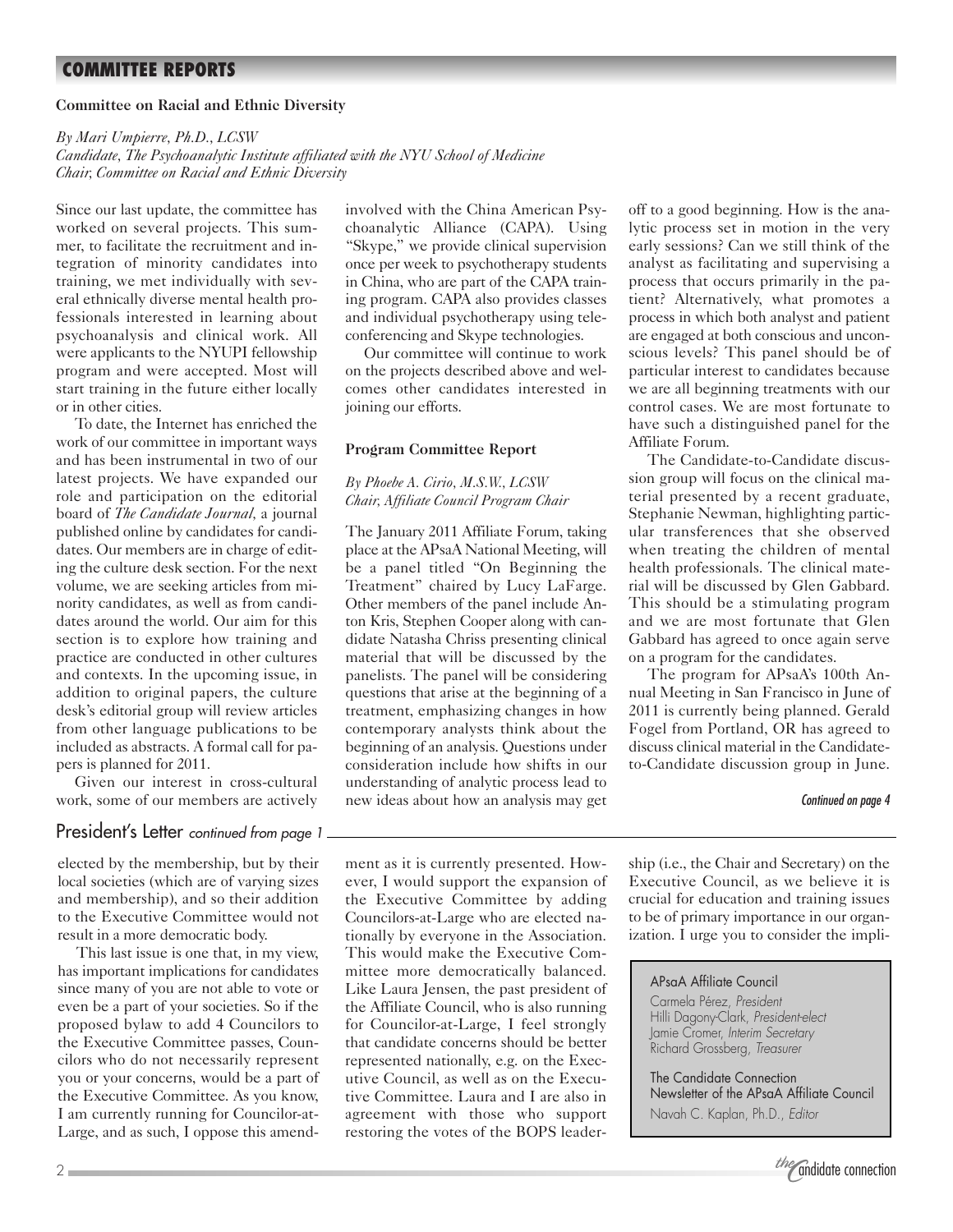# **MEMBERS CORNER**

Poem from his forthcoming book: 'Analysis'

sometimes I study skin eruptions by the dawn's early light, that rise and subside like clouds in a time-lapse movie, wishing you'd throw the switch breaking a circuit of lifelong deprivation, depth charges placed along barricades to blast an aperture grab the retching monster hypnotized by my own horror as rivers of trees and streets rush by, angry crows, news fragments about suicide bombings, until the hammering lets up long enough for me to receive their punctures, sum of failures spread out over a benign surface to make up what I tell you so you can step away with a clean conscience job well done

*By Harry Polkinhorn, M.D. Candidate, The San Diego Institute*

### **Summah Time**

Shield burnt red orange-dusted horned for sweet emboss traversing Distracting Valentine Who could flip-side albumide eyes articulate the white fire sparring Wedding Twins or Mirroring

Know One day one time he-man flexing bearded evader Two wrong-headed pinchered prophet He Am Who am Cleft

I my me am blind belittled I am my celebrity derided Am I Am? Guiding guided Retinue boy and girl united sublimate circling guardian demons' absent ark Am I

Roost the egg brooder. Grow the beard mutha.

*By Elaine M. Hyman, Psy.D. Candidate, Psychoanalytic Center of Philadelphia*

# President's Letter continued from page 2

cations of this bylaw very carefully, and to vote for your interests! Speak with your Society Councilors (i.e., representatives to the Executive Council), and with your BOPS Fellows (i.e., representatives to the Board on Professional Standards), and/or feel free to contact me at any time.

Now, I would like to shift gears, and focus on the Affiliate Council. First, I would like to review some of the things that we have done during the last two years.

- The application for Affiliate membership became available online at www.apsa.org/joinapsaa
- A welcome letter/email for all new candidates, on behalf of the Affiliate

Council President, was created. The letter encourages candidates to join and outlines the benefits of affiliate membership.

- A calling campaign was instituted to reach out to all new candidates who did not become members of the Affiliate Council during their first year of training.
- Talking points about APsaA, the Affiliate Council, and the benefits of membership were made available for use by the delegates during the Affiliate Membership drive.
- A new Travel Grant Program was created. This program allows one candidate from each institute (who has never attended an APsaA meeting) to attend a national APsaA meeting.
- The Affiliate Newsletter was revamped and reformatted as the new Candidate Connection Newsletter.
- The Affiliate Council Practice Network, a website where affiliates can communicate about professional development and training issues, was launched.
- Support for the new Pilot certification program, which allows candidates to begin the certification process during training or pre-graduation, was strongly endorsed.

We have accomplished a significant amount, and there is a lot more we could do. We can use your help. For example, organize your local candidate group and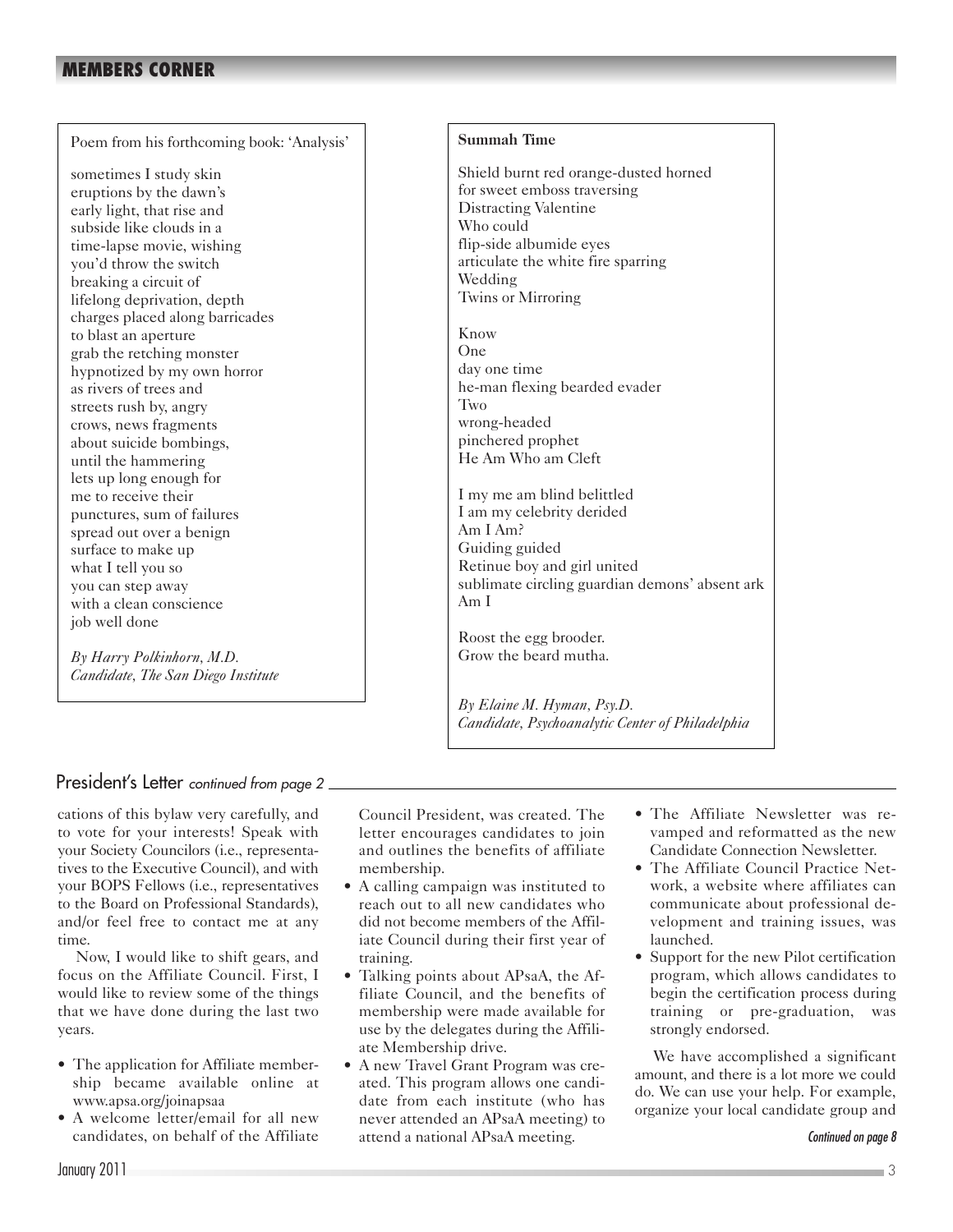# Committee Reports continued from page 2

As always, I am interested in learning about program ideas for future meetings.

#### **Affiliate Council Scientific Paper Prize Committee**

#### *By Navah C. Kaplan, Ph.D. Chair, Affiliate Council Scientific Paper Prize Committee*

I am pleased to announce this year's winner and the runner-up for the Affiliate Council's Scientific Paper Prize. The winner receives a monetary award of \$1000.00, a certificate of achievement and the opportunity to present the winning paper at the National Meeting of APsaA held each year in NYC at the Waldorf Astoria Hotel (January 11-16, 2011). The runner-up receives a monetary award of \$500.00, a certificate of achievement and the opportunity to present that paper at the Annual Meeting of APsaA, to be held next June 2011 in San Francisco.

The winner is Robin E. Gomolin, Psya.D., a candidate at PINE, for her paper entitled "The Intergenerational Theory of Holocaust Trauma: A Systematic Analysis of Psychoanalytic Theory." Robin will present at the National Meeting. Her discussant is Jane V. Kite, Ph.D. (Cambridge, MA).

The runner-up is Nuar Alsadir, Ph.D., in the Scholar's program at The New York Psychoanalytic Institute, for her paper entitled: "Laughter: The Only Acceptable Form of Catharsis." Nuar has the opportunity to present her paper at the 100th Annual Meeting next June in San Francisco.

I want to commend all the participants on the quality of their submissions and for making this contest a possibility by their valuable contributions. Anyone who sends in a paper is promoting the aim of the Paper Prize, which is to allow candidates to experience another aspect of being part of a professional association that encourages original writings. This contest not only promotes the writing effort but also provides a forum for the dissemination of candidates' original ideas. As well, candidates have the opportunity to be readers to help judge the submissions and to be discussants when the papers are presented at the national meetings.

I encourage all Affiliate Members to attend the APsaA National Meeting in NYC this coming January and, of course, to attend the presentation of the Affiliate Council Scientific Paper Prize taking place on Friday, January 14, 2011 at 11:30 a.m..

The deadline for submitting papers for next year's Affiliate Council Scientific Paper Prize has been moved earlier, to June 1. I will give you the name of the new Chair of the Paper Prize Committee in an upcoming email. In the meantime, any questions may continue to be addressed to me at: navahckaplan@ gmail.com.

#### **Report from the International Psychoanalytic Student Organization (IPSO)**

*By Drew Tillotson, Psy.D. IPSO Vice President (North America)*

#### Dear Affiliate Colleagues:

I wanted to share recent IPSO news, and make you aware of upcoming opportunities. IPSO is pleased to announce the celebration of its 40th birthday this year.

IPSO participated in the International Psychoanalytical Association's (IPA) Centennial event, the first IPA conference in China, which took place in Beijing, October 22-24, 2010. The title was "Freud in China. Evolution and Change: Psychoanalysis in the Asian Context." We were honored to be invited to this event by the IPA China Committee and to celebrate this historic collaboration both with our Asian colleagues and the IPA. IPSO hosted various events at the congress. One was a Paper Panel at which the Discussant was IPA Past President Claudio Eizirik (Porto Alegre, Brazil). In addition, two papers were given by two North American candidates, Liu Yiling (Beijing) and myself (San Francisco), and discussed by Dr. Eizirik. IPSO President Luisa Marino and I gave an overview of IPSO for members, describing our mission and giving information about the upcoming IPA Biennial 2011 Congress in Mexico. Finally, we hosted one of our traditional IPSO Discussion Groups. To this, we invited IPSO member Wang Qian (Beijing) to present a paper for discussion along with one European and two North American candidates as discussants, Takashi Okudera (Tokyo, Japan), Myoung Hwan Choi (Seoul, South. Korea) and Luisa Marino (Padova, Italy). This is an historic event for IPSO, to help integrate Asian candidates more within IPSO and, eventually, the IPA.

For 2011, we are planning an IPSO North American meeting, only the second such event in our history. Debra Zatz, our dedicated IPSO Representative from the New York Freudian Society, her committee (Silvana Kaufman and McKenzie Casad) and I are currently organizing a two day event to be held in the Spring of 2011. Watch IPSO's webpage and look for email from the IPSO-English E-list for more specific details as they emerge. This will be an opportunity to meet in the nation's capital for a weekend with an esteemed senior analyst, Dr. Alberto Pieczanski, who trained in both Buenos Aires and London and has lived and worked in Washington for more than 20 years. We appreciate Debra's ongoing enthusiasm and dedication to IPSO and our mission.

Finally, we look forward to receiving your paper submissions for IPSO panels and case presentations (with supervision from an IPA senior analyst) for the next IPA/IPSO Congress in Mexico City, August 3-6 2011. Don't forget about the joint IPA /IPSO Tyson Prize and Second IPSO Writing Award. While the deadline for submissions is December 1st, and will be past when you read this, you may keep the fact of the contest in mind for next year. We are well underway in organizing the IPSO Congress to be held in conjunction with the IPA Congress, as usual. This will be the 47th International Psychoanalytic Congress and is titled "Exploring Core Concepts: Sexuality, Dreams, and the Unconscious." We have previously sent out the "call for papers" with all the guidelines for submitting proposals.

I end by reminding you of our IPSO Visiting Candidate Program (VCP) that offers candidates the opportunity to do mini "study-abroad" programs in cities virtually all over the (psychoanalytic) world. Please contact me or the Vice President-Elect for North America, Deisy Boscan, at IPSO-NorthAmerica@ipsocandidates.org.uk for more information.

As always, please see our website at http://www.ipso-candidates.org.uk for more information. Also feel free to email me at cogster@earthlink.net if you would like to speak with me about any questions you have.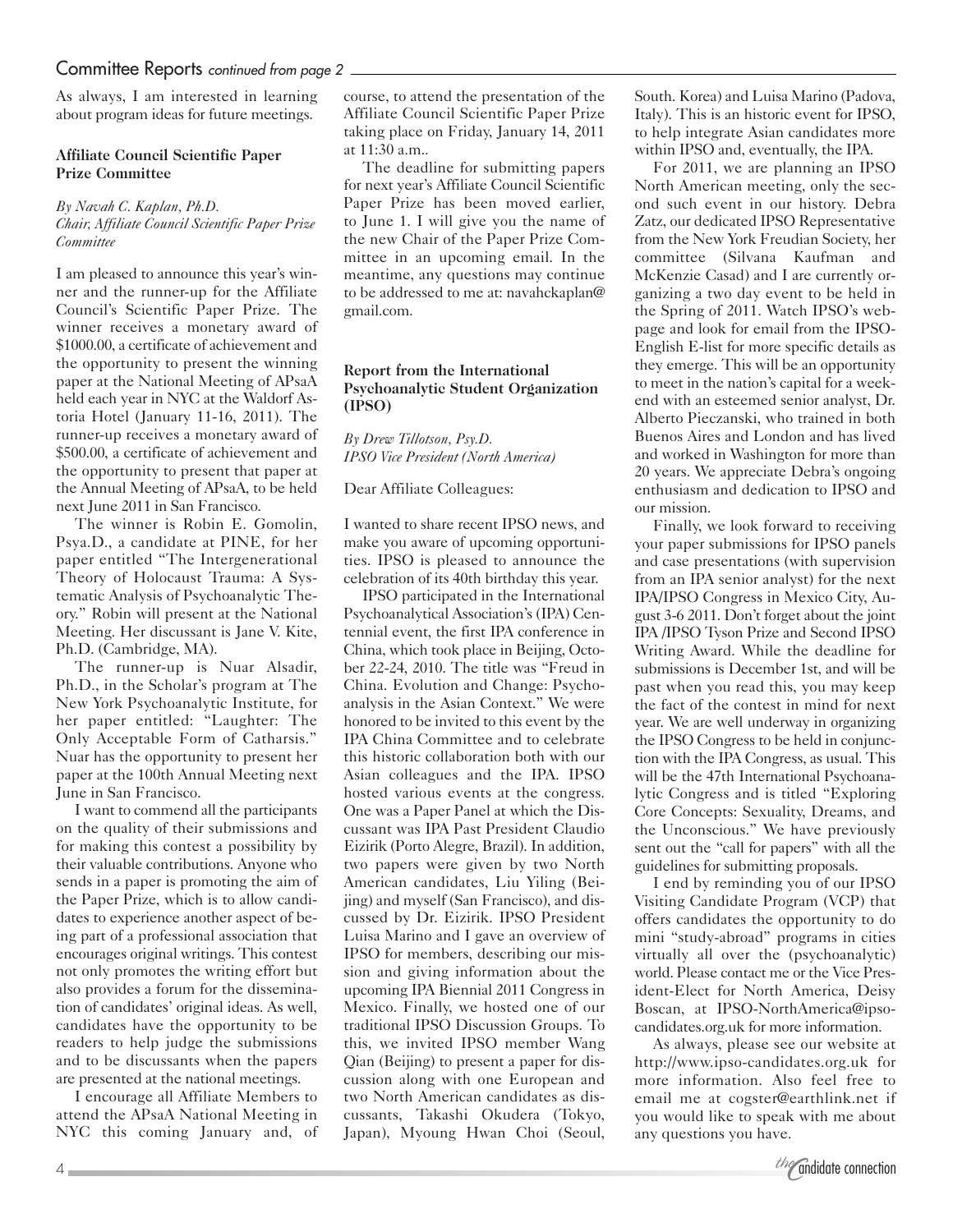# On Psychoanalysis continued from page 1

from colleagues at the Retreat at Sheppard Pratt, where I work, and a few are from patients. One asks me to look out for a fax from her pharmacy requesting a refill, another is a journal entry from a patient that emails me her musings most days, which I review before our session, and the last is a request for a change in appointment time next week. I email the last back with the change, and move on to the telephone.

The first voicemail is from a patient asking for a call due to her increased anxiety. The next is from a family therapist with a report about a patient, while the last message is from a longtime patient requesting a phone session today. I make a mental note to explore with her what this means as she has never asked for a phone session before.

As an assignment for a technique class, we were asked to Google ourselves. Of course, I have done this many times, but when I did yesterday, I noticed that some of the information about me on the Retreat website is outdated. I spend a few minutes composing an email updating the information before the phone session with my patient. Her car broke down. This was the only way she could get treatment today since my schedule is generally booked a month in advance. We proceed, talking into each other's ears, the session more intimate in that way while being so much less intimate in others.

I check my iPhone at the end of the session and note that I have received a couple of texts. These did not interrupt me during the session since I have my phone set to not vibrate or make noise

when a text comes in. One informs me that my next patient is running 5 minutes late. The next asks for a phone call later, but emphasizes that it is not an emergency.

As the workday goes on, voicemails, emails, and texts come it. Most are efficiently and appropriately dealt with. At lunch, I get a call from someone who saw my profile on LinkedIn, a networking web site, and they ask for some information about the Retreat, Sheppard Pratt's intermediate length-of-stay, psychoanalytically-oriented, private pay unit. We discuss what our program has to offer and they are given the website address and the email and phone number of our program director for more information.

In the afternoon I have a difficult session that spills over into a nasty text from her afterward. I do not respond, having discussed with this particular patient beforehand that texting is for nonclinical matters only and messages like that will be discussed in session. Later I see a new patient who brings up the fact that she noticed from our website that one of my areas of interest is mood disorders in pregnancy and the post-partum period. She also states that my ratings on the internet were high and my medical school was rated highly. This information was what prompted her to make the intake appointment as she just had a baby 3 months ago and has been struggling. The next patient is my control case. As I sit behind her I type process notes on my laptop, the sound of the keyboard the modern equivalent of the pencil on paper, but this allows for notes that can be sorted, searched and, most importantly, are legible.

The end of my day is spent in supervision over Skype with a senior analyst in the Washington, D.C. area. I live in Baltimore and, while I drive down for classes and seminars, some supervision and meetings with my adviser are over this video-over-internet format.

I clear my voicemails and emails before I leave at 6:30pm, and check the fax machine on my way out for any refill requests from pharmacies. Later that night, I will get an emergency phone call from the distressed patient from earlier. She has an iPhone too, and I take the call over Facetime, the videoover-internet function of the device. She is sorry about the earlier text and needs to apologize tonight or she feels like she will be suicidal before our next meeting. Seeing her face helps me connect with her and assess her with much more ease and richness than if we were only on a regular phone call.

As I wind down for the night, my wife and I sit side by side on the bed with our laptops. I have signed onto my work email account to get a head start on tomorrow since it is my institute day and I will be out of the office. I update my Facebook status to "tired, but happy" knowing that, while I have locked it down so that only my Facebook friends can read the whole page, my status and profile picture can be seen by all. I try not to have anything on there that I would not mind being in the newspaper. I alternate answering emails with trying to beat my wife at Scrabble... Lost again!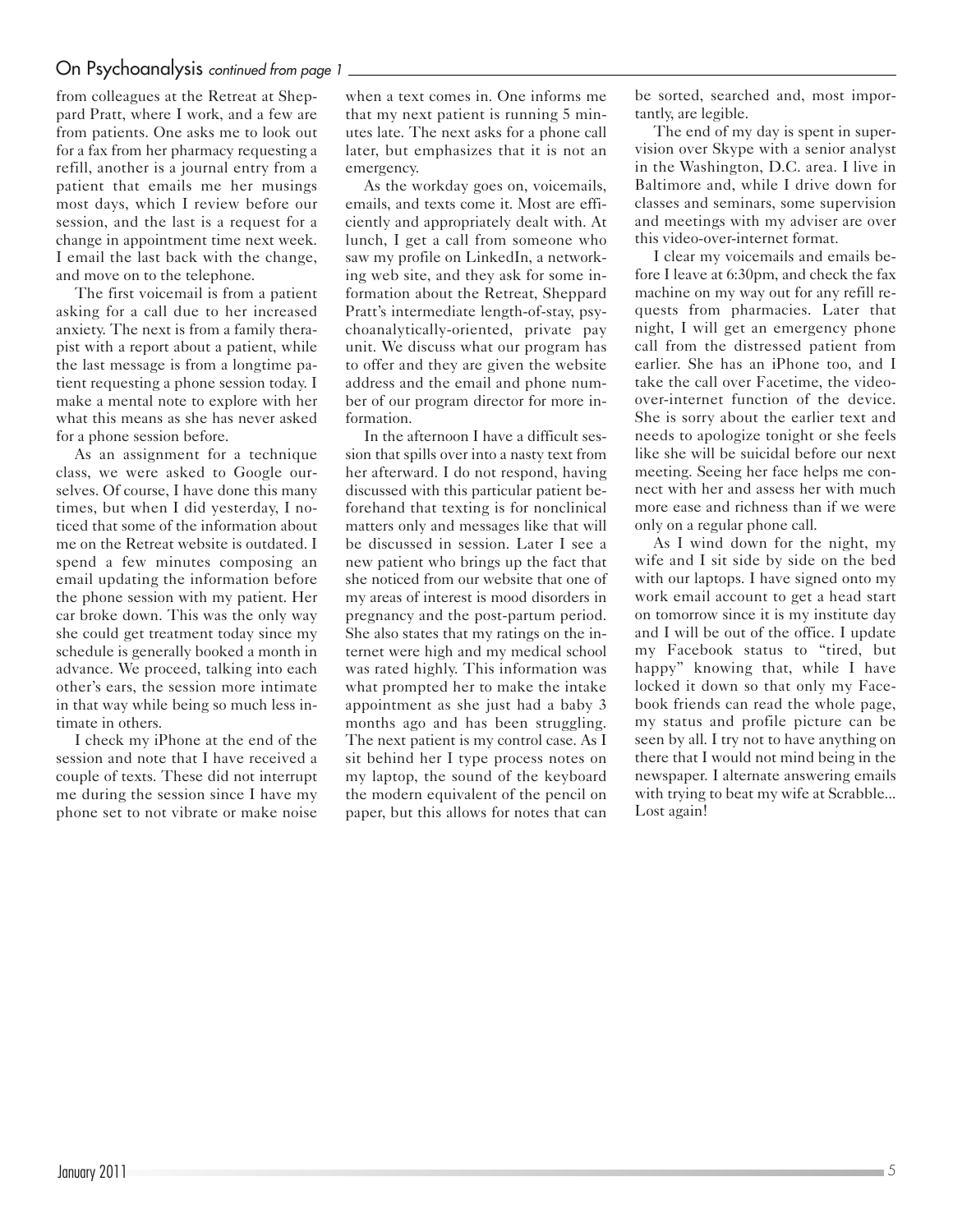### **A Poem**

Grey and gnarled and weak with age, I once was called a sapling My shoots of green have long since changed to a black and hardened shell. The years of cold, relentless air that froze my limbs in winter Gave way to summer's warm, sweet rain, that soothed my bark like gel.

I stood so proud, so strong and lush, while seasons danced around me I held my ground while trees below grew weaker in their time. With every gasping breath they took I watched their cycles turning What once was young, and strong and lean, went limp like broken vine.

And when they passed I still grew tall as new shoots took their place A relic from a former age, my branches spread with grace. And though it seems like yesterday that I was young and bold I can't deny the simple fact that I, too, have grown old.

My roots have long since softened…I feel my branches sway The time is not so long I fear, that I can hold my way. With every frigid breeze that blows I feel my body crack The plume of leaves that once grew full is never coming back.

The clock is done…my fire's cold…and time will have its say. My soul cries out its love of life, as I, too, fade away.

*By Eric Raff Note: Eric is the husband of Mari Umpierre, Ph.D., a candidate at the Psychoanalytic Institute affiliated with the NYU School of Medicine*

# **AFFILIATE COUNCIL NEWS**

### **Announcement from the Treasurer**

APsaA's Affiliate Council will, once again, offer the Travel Grant Program to encourage candidate participation and involvement in the Association through our national meetings. Candidates who have never attended an APsaA national meeting are eligible for funding towards the expense of attending either the APsaA National Meeting in New York (January 12-16, 2011) or the 100th Annual Meeting in San Francisco (June 8-12, 2011).

In order to be eligible for the Travel Grant, candidates need to be Affiliate Members of APsaA and in good standing with their local Institute. Applications for Affiliate Membership are available online at www.apsa.org/joinapsaa.

APsaA will provide \$250 to one Affiliate Member from each of the thirty-one APsaA Institutes provided that the local Institute agrees to equally match the grant. Awardees are to be selected by their own Institute. It will be left to the Institute to determine if the matching grant is made on the basis of need or merit or even a lottery. The awardees will be required to attend the Affiliate Council meeting during either APsaA Meeting in order to facilitate the sharing

*By Richard Grossberg, MD; Affiliate Council Treasurer*

of information between the local Institute and APsaA. This will further guarantee that the Affiliate Council has representation from all Institutes.

The Affiliate Council intends to track awardees attendance at future meetings to measure the success of the program.

If you are interested in the program, please contact your Institute administrator. If you have any questions, they can be directed to me at richard.grossberg@ hattielarlham.org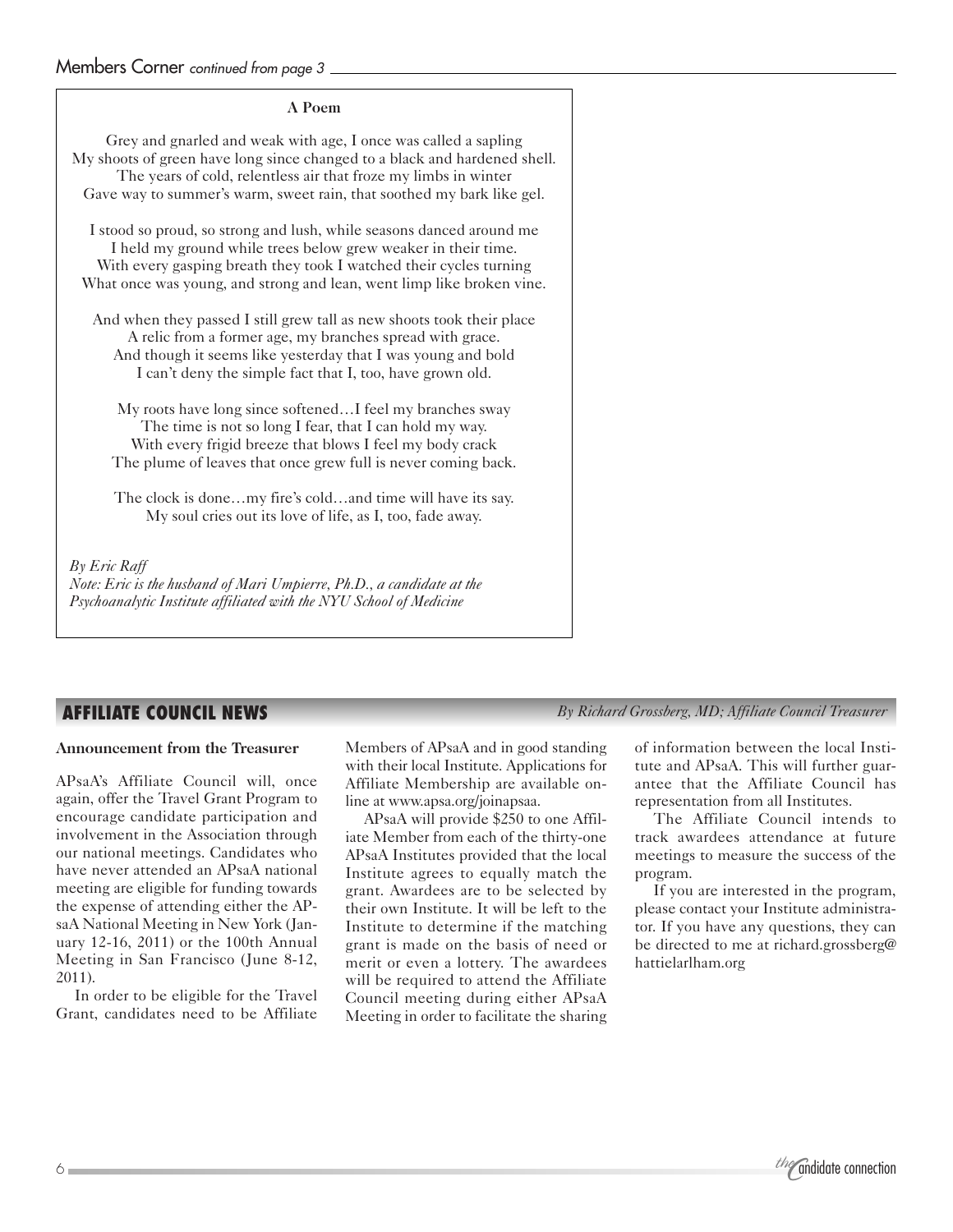# **INSTITUTE NEWS**

#### **Report from the Michigan Psychoanalytic Institute**

### *By Linda Gold, ACSW, LMSW Delegate to the Affiliate Council*

Analysts and candidates at my Institute are using technology in several interesting ways. We have an active group who provide treatment, teaching, and supervision to individuals in China through the China American Psychoanalytic Alliance (CAPA) using Skype. I was able to communicate with two of them about their experiences. Lynn Kuttnauer told me that teaching via Skype was satisfying and successful; although at times she found it difficult to ascertain the knowledge level of her students. She also found it challenging to explain complex concepts to people whose second language is English, and who have varying degrees of fluency in English. In general, she was surprised and pleased by the degree of intimacy she felt with her students. Another analyst, Melvin Bornstein, told me that he had been treating two Chinese patients via Skype, and that the treatments progressed like any other. He was particularly fascinated by his countertransference responses to a patient whose parents had been caught up in the Cultural Revolution when the patient was a child. There was a traumatic impact on the patient, and Mel feels that he has gotten a taste of what it was like to be a victim of the Cultural Revolution through his counter transference with this patient, who has great pain around issues of trust and separation.

Both Kuttnauer and Bornstein differentiated between the two issues of cultural difference and the use of Skype. Both felt that the issue of cultural difference was fascinating and challenging. Kuttnauer and Gail Van Langen, a third year candidate, shared some of their thoughts about continuing treatments with patients who had moved, either via phone or Skype. They each found it to be a satisfactory and meaningful way of continuing an ongoing intensive treatment. Kuttnauer commented that having a prior face-to-face relationship was very helpful in maintaining the treatment using Skype. Van Langen has found the use of Skype particularly useful in the treatment of a child during periods of separation.

As our Institute is located in two cities, about 45 miles apart, we have experimented somewhat with remote classes and committee meetings. I have been in both situations and found them to be quite satisfactory. In some cases, weather makes it impossible to travel to the farther city and, at other times the use of the audio/video equipment saves the drive time.

#### *"What is the essence of our communication with our patients...?"*

Perhaps a discussion of psychoanalysis and technology raises the question: what is the essence of our communication with our patients, our students, and each other? What is lost if we are not in the same room? What is gained by being able to maintain such profound relationships over a great distance? Like so many other issues in the growth of our profession, the pleasure and learning is in the exploration and discovery, which leads to diverse opinions, answers, and techniques.

### **Report from the Florida Psychoanalytic Institute**

*By Gennifer Lane-Briggs, LCSW and Caryn Schorr, M.D. Delegates to the Affiliate Council*

At the Florida Psychoanalytic Institute we have a new web site. Check it out at www.floridapsychoanalytic.org. Besides classes, cases, supervision, conferences, etc. Gennifer Lane-Briggs has been busy with the Veteran's Project of South Florida, a nonprofit organization providing psychotherapy to our war veterans. Caryn Schorr has been busy with the Florida Psychiatric Society committees including the psychotherapy committee. A joint program between the Florida Psychoanalytic Society and the Florida Psychiatric Society is planned.

### **Report from PINE Psychoanalytic Center**

### *By M. Carole Drago, LICSW Delegate to the Affiliate Council*

The past year at PINE has been one of transition and change. We have merged The Psychoanalytic Institute of New England, East and the Psychoanalytic Society of New England to create the PINE Psychoanalytic Center (PPC). The institute division of the new PPC remains committed to providing rigorous psychoanalytic education and training to qualified candidates. Candidates are now full voting members of the PPC and are active at every level. A closely related organization, The Psychoanalytic Foundation of New England, continues to carry the mission of fostering relationships between psychoanalysis and other academic disciplines, and supports research and training in psychoanalytic theories and treatment. The Foundation also houses the Eckers Center which is dedicated to developing and supporting interdisciplinary programs. These organizational changes will enhance the health and vibrancy of our institute.

With vibrancy and a contemporary face for our institute in mind, we are also in the process of redesigning our website. The new design will communicate more accurately the mission and goals of PINE Center as well as the enthusiasm, energy and intellect to be found within our community. It will also increase user compatibility and provide links to our newsletter, Facebook, Twitter, RSS feed, and our soon to be launched blog. Stay tuned!

We have exciting candidate news to report. Robin Gomolin, Psya.D., a third year candidate, won the Affiliate Council Scientific Paper Prize awarded by APsaA. Gomolin will be presenting her paper, entitled "The Intergenerational Transmission of Holocaust Trauma", on January 14, 2011, at 11:30 am at this year's National Meeting of APsaA. Gomolin will also present her paper at a PPC sponsored scientific meeting in Boston. Additional candidate news includes a welcome to Deborah Offner who joined the Center as a first year candidate this September. Last in candidate news we offer congratulations to Lilia Feinberg and Annette Kennedy, who graduated from PPC's analytic training program last spring. A job well done!

On a more sober note, Harry Smith, an esteemed and valued senior Training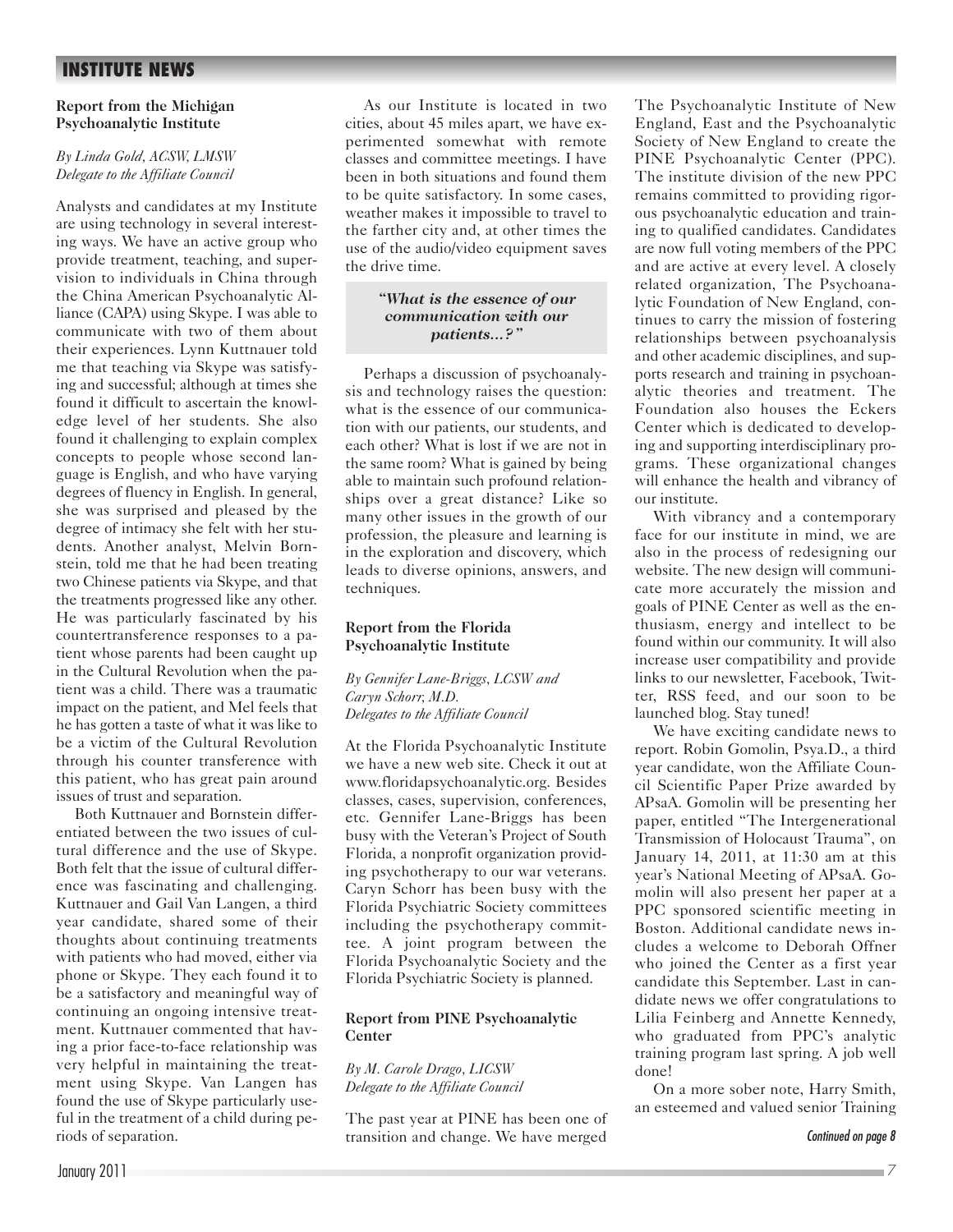# President's Letter continued from page 3 -

make sure that you have a representative on the Affiliate Council; encourage candidates in your institute to join APsaA as an Affiliate Member, consider joining or starting an Affiliate Council committee, join the Practice Network, write for the newsletter. Get involved! This is your future, your training, your career, and you have the opportunity to get as involved

## Institute News continued from page 7

and Supervising Analyst, resigned from PINE Center last summer. We are grateful to Dr. Smith for his significant contributions to our institute specifically and to the field generally. The Center also said goodbye last year to Carl Brotman, who retired. Brotman was a much esteemed Training and Supervising Analyst and active contributor to our institute twenty-four years. He has our deepest thanks.

In sum, life at PINE Psychoanalytic Center this past year has included change, excitement, and loss. We are off to a positive, energetic start this year, and look forward with optimism.

#### **Report from New Orleans - Birmingham Psychoanalytic Center**

*By Jamie Cromer, LCSW, ACSW Delegate to the Affiliate Council, Interim Secretary Affiliate Council, Treasurer-Elect Affiliate Council*

I attended APsaA's 99th Annual Meeting in Washington, D.C. (June 2010), and was inspired by Carmela Pérez, our President and the Outreach Coordinator at NYU. I learned of her successes and challenges in creating a speaker series, as well as various presentations for candidates at her institute to promote APsaA membership at the Affiliate (candidate) level. When I returned to New Orleans, I immediately began developing our own "Psychoanalysis In Motion Speaker Series." My colleagues in New Orleans and the faculty were supportive, though guarded in their optimism, not sure if anybody would be interested in presenting or attending. I was thrilled

as you would like. I hope that you will support and help your next President, Hilli Dagony-Clark, and her newlyelected Executive Committee.

Even though I am saying farewell, I want to reassure you that your education, training and professional development are all issues of great importance to me, and I will continue to advocate

to have eager response and, within three weeks, had recruited eight speakers, each excited to present in his or her own area of interest, once a month, to span the academic year. These qualified presenters offered talks on: Using Skype in the Psychoanalysis of a Chinese Analysand; Resistance to Analyst Exploration of the Countertransference; Essential Object Relations in Couples Therapy; The Women of Totagadde: The Broken Silence, a psychoanalytic perspective of 35 years of work with women in a South India Village; Screen Memories: Facts, Fictions, Constructions or Compromises; Magritte's Mysterious Memory: The artist Rene Magritte's creativity in the context of his mother's suicide; Punitive Self Criticism; and The Nature of Psychoanalytic Listening. I submitted these topics and the learning objectives for CME approval to our CME Chair, and the first informal, two hour presentation of the series was scheduled for September 13, with CME available for a small fee.

In this issue of *The Candidate Connection* focusing on technology, I wanted to briefly describe our use of both Oovoo and Skype in every class of my training. Both students and faculty participate via the internet, which increases our small Center's input and output. With this medium, New Orleans has access to Faculty in Birmingham, Dallas, and Houston, and students in Memphis and Nashville have access to the classes. There are struggles technologically. Sometimes connectivity issues delay class starting and create interruptions, but user issues largely account for the difficulties and these are usually reon your behalf in any capacity I can within APsaA.

Sincerely,

Carmela Pérez, Ph.D. President, Affiliate Council

solved in the starting weeks of a class. Recently, as mentioned above, we had one of our faculty, Molly Rothenberg, present on "The Use of Skype in a Chinese Analysand." She gave a moving presentation of a rich, rewarding analytic process. Transferences were worked through in familiar ways even with the use of the computer. She presented the salient issues of the analysis, which included a fascinating cultural context and the incorporation of the Skype medium into the analysand's fantasies to therapeutically overcome trauma. She reported few technological difficulties and educated us all about the potential of the internet to be a confidential, viable, therapeutic medium for psychoanalysis. This talk was made available over our conference call system to a student out of state who could not attend, and we will continue to make these talks available through our conference line. This cross cultural and technological dialogue will continue when Elise Snyder, the founder of The China American Psychoanalytic Alliance (CAPA) presents on February 11, 2011, "The Shibboleth of Cross Cultural Issues in Psychoanalytic Treatment," a presentation on work with Chinese analysands. Anyone wanting more information or a bit of encouragement on developing a speaker series at your institute, please feel free to contact me at 504-866-8222 or jamgrue@ yahoo.com. And consider making a trip to New Orleans for a conference you can write off! Check out our website for additional events and scientific meetings (www.nobpc.org).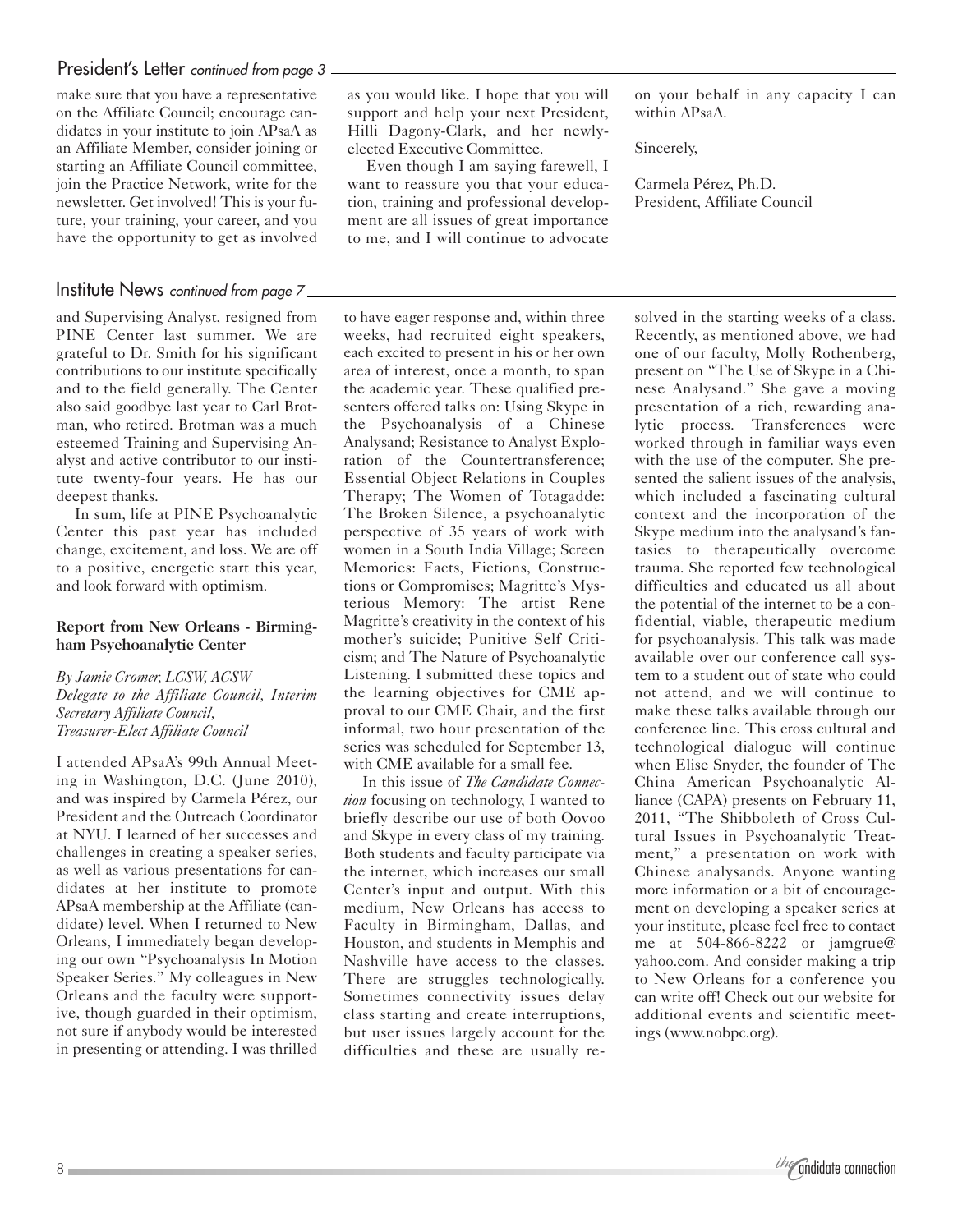# **EDITOR'S CORNER**

#### **Psychoanalysis and Technology**

*By Navah C. Kaplan, Ph.D. Editor, The Candidate Connection President-elect, the Affiliate Council Candidate, New York Psychoanalytic Institute*

Mark Smaller, in his November 5th post to the APsaA Election List, added some interesting points to the lament that we are past the heyday of psychoanalysis when, back in the 50's and 60's, practices flourished and patients were willing to wait many months for an analyst to become available to them. In critiquing the idealized remembrance of psychoanalysis past, Smaller asserted that this nostalgia glossed over many of that era's serious problems of analytic practice and professionalism, such as the exclusion from training of non-medical talent, and the shunning or public humiliation of anyone whose clinical or theoretical contributions failed to meet orthodox party standards. He warned that failure to recognize and correct the wrongs of the past stands as impediments to advancing opportunities for analysts today, especially for the newest graduates. As he concluded, our institutes need to focus on training candidates for our modern society, rather than stay statically attached to a bygone era. Certainly, a component of this modernity is the use of technology, without which Smaller's thoughts, propelled via the internet onto computer screens around the nation, if not the globe, would have reached far fewer members than it did.

When I imagined entering analytic training, the dominant fantasy I had was of a quiet practice in an office recreating the intimate, warm atmosphere of Freud's own consulting room. After all, what could be less technologically demanding than two people arranged in a room, alone together, focusing on the work of making the mind of one of them comprehensible? While my office does meet elements of that fantasy, there are important differences: technology has entered the scene and populated my space with things that never sat atop Freud's desk. Instead of ancient statuettes, I have a laptop with Skype capability. In a corner of the room sits, not Coptic jars, but a shredder. A printer on a stand takes the place of Freud's cabinet of antiquities.

The technology we candidates take for granted today – the internet with its myriad functions, including listserves, blogs, websites, Skype and the Psychoanalytic Electronic Publishing (PEP) was science fiction when many of our TAs and supervisors were in training. This may be why our institutes (Some? Most? All?) do not yet seem to have found their way to addressing the many issues related to the use of technology in our practices. That oversight seems poised for a change. For this article, I spoke with three senior analysts who have particular involvement with the use of technology in current analytic practice. Elise Snyder is the founder of the China American Psychoanalytic Alliance (CAPA), an organization that uses Skype and teleconferencing to conduct all aspects of training its geographically remote students in psychoanalytic psychotherapy; Paul Mosher, who has been a technology aficionado since his high school days, and is one of the founders of Psychoanalytic Electronic Publishing (PEP), that invaluable internet archive; and Stacey Keller, who is heading a subcommittee of COI (Committee on Institutes) to revisit the issue of phone analysis, last officially addressed in 2001.

#### **Psychoanalytic Electronic Publishing (PEP)**

As a third year candidate, I know PEP as the online archive of psychoanalytic publications, giving me instant access to my course readings and making my searches by author or key words effortless. Paul Mosher explained to me that PEP had its most primitive precursors in the 1970's, developing into its present structure and function only within the last four or five years. PEP began in the 1980's as a kind of bare bones project to create an index of the table of contents and, later, the book reviews for the five classical psychoanalytic journals: JAPA, IJP, PSC, International Review of Psychoanalysis, and the Psychoanalytic Quarterly. Eventually, despite opposition from the orthodoxy, more journals of alternative theories were added. By the 1990's, Mosher felt ready to digitize the full texts of all the journals. In joint partnership, APsaA and The Institute for Psychoanalysis in London funded the expensive and risky project. Today, PEP is available to subscribers on-line and is also sold on discs. Mosher is proud of the additional features of the discs, which include the ability to highlight and write notes, as well as to conduct faster and more accurate searches.

#### **Revisiting educational standards for phone analyses**

Phone analysis has been going on for decades. Many analysts have conducted phone sessions as an emergency or stop gap measure when circumstances have precluded in-person meetings. Can an entire analysis reasonably take place by phone or Skype (an encrypted internet program combining sound and visuals)? What are the differences between being in-person, versus phone, versus Skype? Stacey Keller explained that the use of the phone during a training analysis requires a waiver and approval from APsaA with limits set on the time that the phone can substitute for in-person meetings. The major question of practical import to candidates to be addressed by Keller's COI Subcommittee on Telephone Analysis is under what circumstances would it be possible for a training analysis to be done by phone and for what proportion of the analysis. Another question of interest to candidates is whether they will be permitted to conduct phone analyses to count towards their graduation requirement. Implicit are many other questions: does use of the phone change anything about the analysis? Is there a particular type of patient more likely to seek a phone analysis and is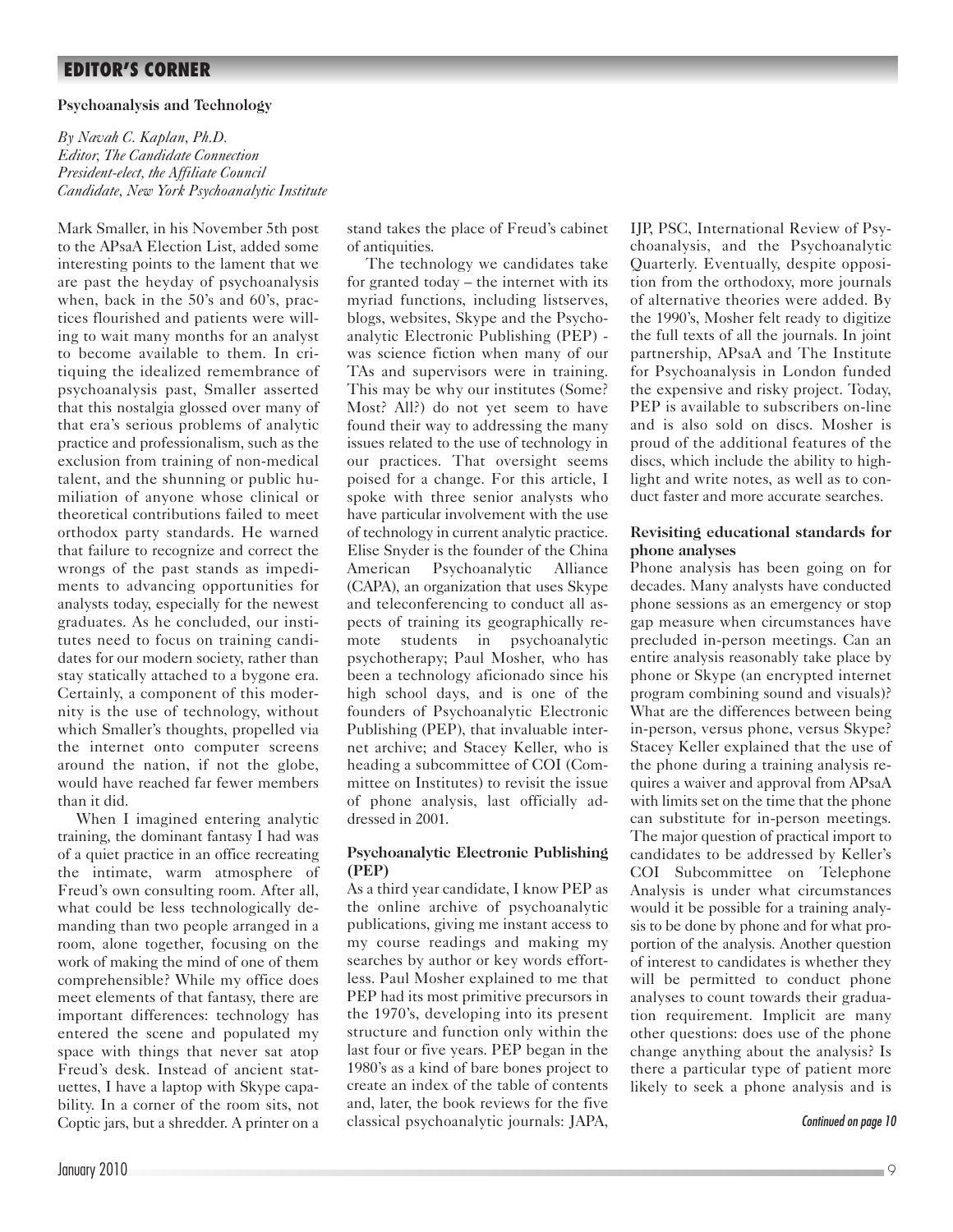# Editor's Corner continued from page 9.

there a particular analyst more open to it, as well? Practically speaking, if phone and Skype analyses are being widely done after graduation but not allowed during training, perhaps it should have a place in training. Keller foresees a possible recommendation for institutes to add some discussion about phone analysis to the curriculum.

### **Skype analysis and the China American Psychoanalytic Alliance.**

On an academic trip to China nine years ago, Elise Snyder was surprised to learn of an intense interest there in psychoanalysis, coupled with a hunger for foreign analysts to do the training: with few professional resources of their own, the Chinese required teachers, supervisors and analysts. Freud, in a 1921 letter to a Chinese professor, gave his blessing to develop psychoanalysis in China. Feeling thus supported in her enterprise, Snyder founded the China American Psychoanalytic Alliance (CAPA), now in its fifth year. This program is possible only because of the technological advances of the internet, which make Skype freely available across the globe. CAPA has accumulated extensive experience in the use of Skype and teleconferencing to conduct just about every aspect of training. Over three hundred analysts from several nations essentially donate their time to train students in ten cities within China. As it was in the United States during the 1950's and '60's, the demand for analysis in China is far outstripping the supply, while candidates here often struggle to find enough control cases to graduate. Noting that the three analytic cases required to graduate are a bare minimum for learning to be an analyst, Snyder said she would like to see the educational standards revised to allow an analysis conducted via Skype to count for at least one of them. Even if it does not count, Snyder believes that candidates should avail themselves of the opportunity to see more analytic patients, which

are readily available to them using Skype, because the only way to become an analyst is to see many patients in analysis. With the passion of a lifelong practitioner, Snyder emphasizes that, after all, "it is more important to become an analyst than to graduate."

### **Websites**

The internet has become the place to locate information and services of all kinds. Many psychotherapists belong to listserves such as Psychology Today as a way of attracting patients to their practices. Beyond that, many of us candidates or newly graduated analysts are creating personal websites to market ourselves more fully. Mention this in a room of the most senior analysts and you can observe facial muscles contracting into grimaces. How undignified it must seem to them! While I think all psychoanalysts draw the line at following lawyers and certain physicians onto the IRT subway cars to claim an advertising spot, we candidates do wonder about how to fill our practices. Given the ease with which anyone can be Googled, a website seems like a controlled expression of who one is as a professional.

### **Compromise and practicality**

How effectively can Skype, offering visual and auditory sensory input, substitute for the intimacy of the two-person meetings in the consulting room? What is preserved and what foregone which might limit the experience for the patient and constitute an intolerable compromise of the therapeutic result? Not sharing the breath, the smells, the atmosphere and room temperature, the small intrusive sounds of footsteps overhead, a siren outdoors, the rustle of the analyst's movements from time to time. These are part of the nonverbal sensory experience, betimes provoking and resonating with old memories of intense being-in-a-space together with a singularly important object hovering within the same ether of subjective presence. As noted above, telephone analyses have been conducted for decades. The phone is distancing, of course, but in some ways perhaps even more intimate as every auditory communication is experienced as a breathing whispering murmuring shouting speaking crooning croaking coughing directly into the ear.

Can a phone or Skype analysis be "good enough" for those whose only choice is something compromised or nothing at all? Should Skype analyses count towards fulfilling candidate control case requirements for graduation? Are there certain types of people more likely to want a technologically mediated analysis, who do not think they are missing out on anything substantive by not being in the room with their analyst? In just such cases, is agreeing to a phone or Skype long distance analysis colluding with the resistance, along the lines of a long distance love affair that only works so long as the participants live far apart and the majority of their communicating takes place by phone? Is there a generational difference in the types of people who will want a phone analysis, i.e., twenty-somethings who grew up with the internet and Facebook, instant messaging and hours of virtual relating in place of face time? It would seem to me just such people are in need of a corrective experience to be intimate in person.

Technology has entered psychoanalytic practice, in some ways seamlessly, already taken for granted in the way we effortlessly communicate among colleagues, research our papers using PEP, or perhaps make appointments with patients by email. However, the impact of inserting a virtual component between analyst and analysand demands much more thought and study.

Comments? Here's my email: navahckaplan@gmail.com

> *The deadline for the June newsletter is April 15, 2011.*

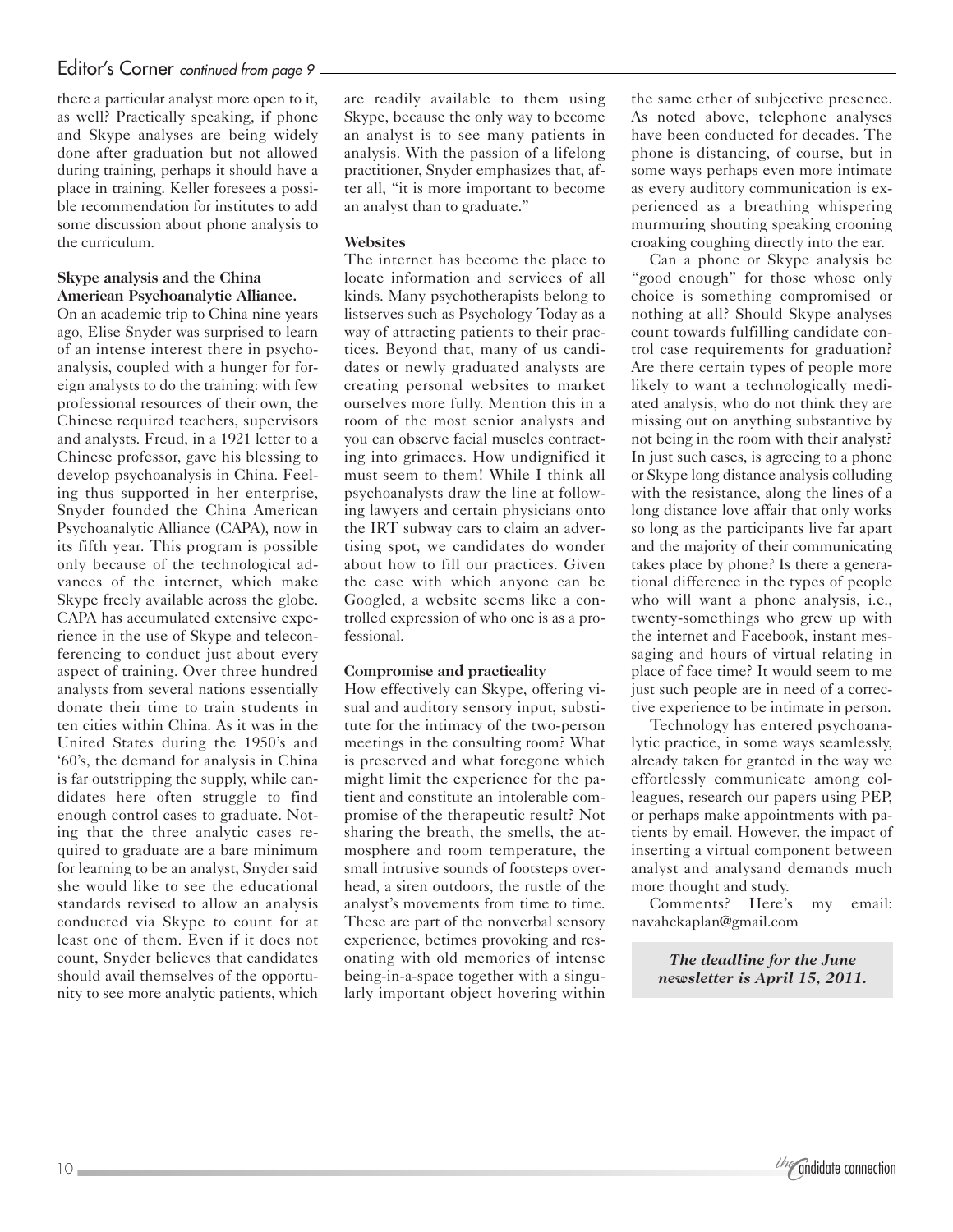# **MEMBERS IN THE NEWS**

#### **On Writing**

*By Robin Gomolin, Psya.D. Winner of the Affiliate Council Scientific Paper Prize Candidate at PINE*

As the recipient of this year's Affiliate Council Scientific Paper Prize, I have been asked by Navah Kaplan, Chair of the Paper Prize, to reflect upon the writing process. Before doing so, I would like to acknowledge Navah's commitment to our community and her efforts to foster our growth as writers. I suspect that what motivates Navah's activism in this area is her implicit understanding that writing represents the future of our discipline. It is our experiences, thoughts and observations that will extend the discourse of psychoanalytic theory. Candidates are the next generation of writers. I must confess that when Navah asked me to write this piece for the newsletter, my immediate response was one of negation as I thought to myself, "How can I do that? I am not a writer." I share with you the basis of this disclaimer. My earliest education (through high school), was in a trilingual Jewish day school where there was no opportunity to learn to write. With a subsequent university education in social work that emphasized clinical practice, it was only when I returned to graduate school at the age of 38 that I faced for the first time, the challenge of writing. In the next several paragraphs I disclose what enabled me to meet this challenge and write this paper, as well as several others. In the course of my studies at a psychoanalytic degree-granting institute in Boston between 1996 and 2004, I received three degrees, each of which required a thesis of increasing academic/research substance. Each project included the conceptualization of a formal research question, the creation of a methodology, a literature review and a presentation of my findings followed by a thorough discussion section.

I spent eight years immersed in my topics during which I discovered that reading and thinking were the central components of writing. Writing (at least

*"writing was a consequence of curiosity followed by thought"*

in these 3 projects) was the end rather than the means. Writing had to reflect what I had learned about what I had been studying and thinking about. Thinking and learning were the challenging tasks. Writing was simply the process that brought forth my thoughts and identity as a psychoanalytic thinker.

While some of us may tackle the challenge of writing with greater ease than others, I want to emphasize my belief that when one can learn to view writing as the formal expression of thoughts and observations (as opposed to an ability we may or may not possess), the writing process begins to lose its daunting glare. Once writing is reconceived as a process of thinking it can then assume a research model. The approach changes from what do I want to write about, to what do I want to know about and how best can I speak about this to my reader. This applies to any psychoanalytic topic including our case write-ups.

In 2003 (as a requirement for graduation from a previous psychoanalytic training program), I had to undertake a single case study of a patient in control analysis. A very simple observation of how my patient interrupted his associative process, led to the formulation of a research question and method of study. Hundreds of hours spent reading, thinking and analyzing my data (process notes from 13 sessions) culminated in a deep meta-psychological understanding of the phenomena I had observed, leading to a much deeper level of therapeutic engagement with my patient. A paper based upon this dissertation was awarded a research prize from the International Psychoanalytical Association in 2003.

The paper that has been awarded the Affiliate Council Scientific Paper Prize was based upon research conducted for my doctoral dissertation. It was an analysis of the psychoanalytic theory (The Intergenerational Transmission of Holocaust Trauma) through a systematic examination of 55 case descriptions of children of Holocaust survivors found in psychoanalytic journals. While numerous psychological studies claim that the children of survivors are a well-adapted group, the psychoanalytic literature was committed to a discourse of trauma about the survivors' children. Two competing bodies of literature about the same population puzzled me. How could this be? One argued for adaptation and resilience – the other pathology and enactment. Ultimately, it was the claim by some psychoanalysts that the symptoms and unconscious repetitions of the survivors' children were uniquely structured by the Holocaust that caught my research eye. What was in the clinical presentation of the survivors' children that led some psychoanalysts to believe that their psychopathology was qualitatively different from other patients suffering from neurotic, borderline and psychotic pathologies? What had they experienced that impassioned this conviction?

My research methodology sought to answer these central questions. An elaboration of this design and my findings is beyond the scope of this brief communication, however with regard to the writing process, what is essential to keep in mind is that this writing was a consequence of curiosity followed by thought. I embarked upon the project as a thinker rather than a writer. The thought process I engage in when I write is very different from the one available to me as an analytic listener. During the analytic hour, the active researcher in me is contained as I assume my place as the guardian of the patient's associative process. Numerous thoughts, observations and questions are sequestered within the margins of my notebook, awaiting later study. I eagerly anticipate the opportunity to write a case report as I know this active exercise of solitude and thought will yield novel understandings about myself, the patient and our previous months of work to-